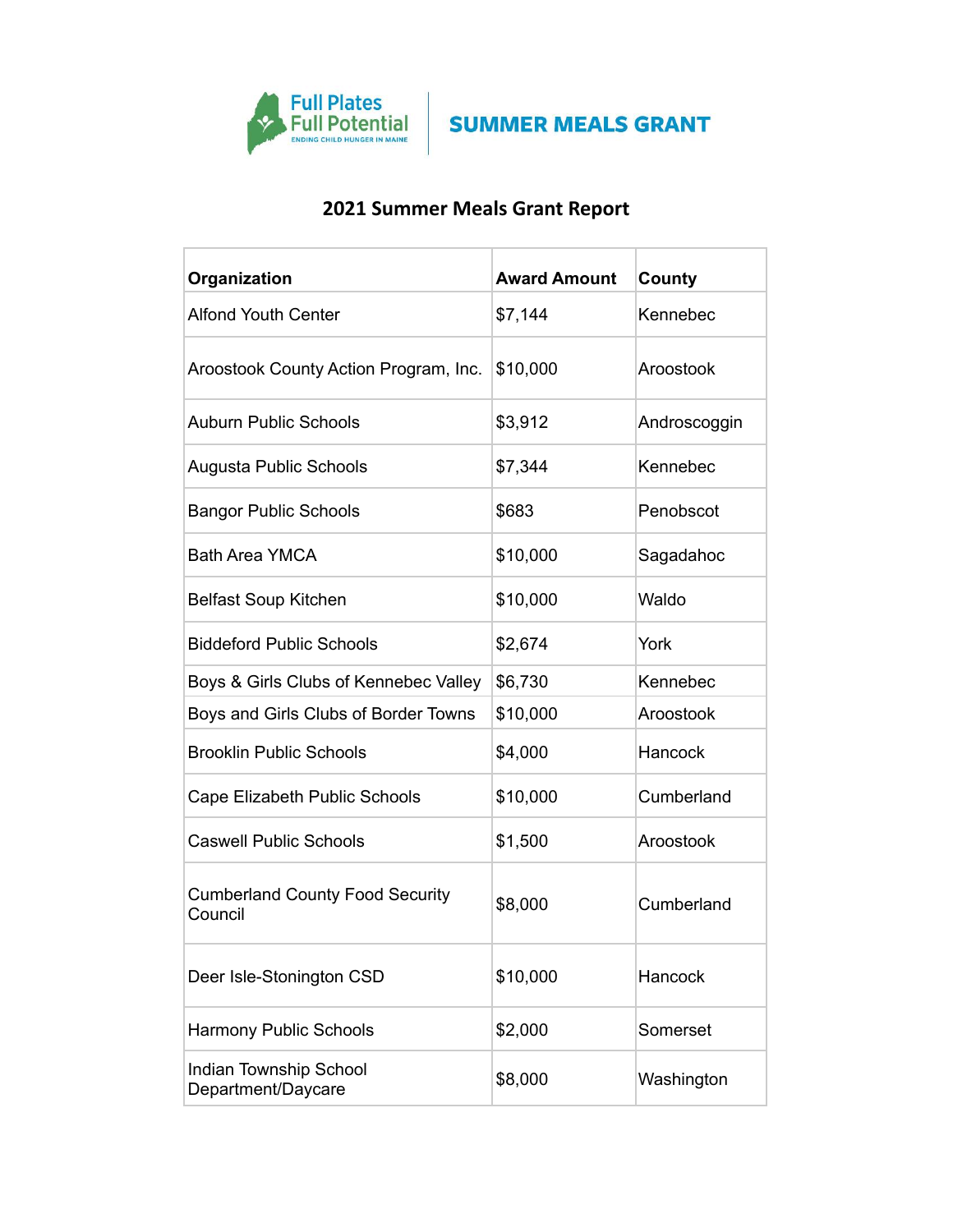

| Organization                       | <b>Award Amount</b> | County       |
|------------------------------------|---------------------|--------------|
| <b>Kittery Public Schools</b>      | \$10,000            | York         |
| Lincolnville Public Schools        | \$2,527             | Waldo        |
| <b>Lisbon Public Schools</b>       | \$2,466             | Androscoggin |
| Madawaska Public Schools           | \$5,000             | Aroostook    |
| Maine Youth Alliance/The Game Loft | \$4,230             | Waldo        |
| <b>Medical Care Development</b>    | \$10,000            | Lincoln      |
| Mid Coast Hunger Prevention        | \$2,000             | Cumberland   |
| MSAD 27                            | \$5,000             | Aroostook    |
| <b>RSU 02</b>                      | \$10,000            | Kennebec     |
| RSU 03/MSAD 03                     | \$6,000             | Waldo        |
| <b>RSU 04</b>                      | \$10,000            | Androscoggin |
| RSU 06/MSAD 06                     | \$4,930             | York         |
| <b>RSU 09</b>                      | \$4,500             | Franklin     |
| <b>RSU 10</b>                      | \$10,000            | Oxford       |
| <b>RSU 14</b>                      | \$9,503             | Cumberland   |
| RSU 15/MSAD 15                     | \$10,000            | Cumberland   |
| <b>RSU 18</b>                      | \$9,969             | Kennebec     |
| <b>RSU 20</b>                      | \$10,000            | Waldo        |
| <b>RSU 21</b>                      | \$3,995             | York         |
| <b>RSU 23</b>                      | \$5,000             | York         |
| <b>RSU 25</b>                      | \$10,000            | Hancock      |
| RSU 29/MSAD 29                     | \$5,000             | Aroostook    |
| RSU 33/MSAD 33                     | \$2,500             | Aroostook    |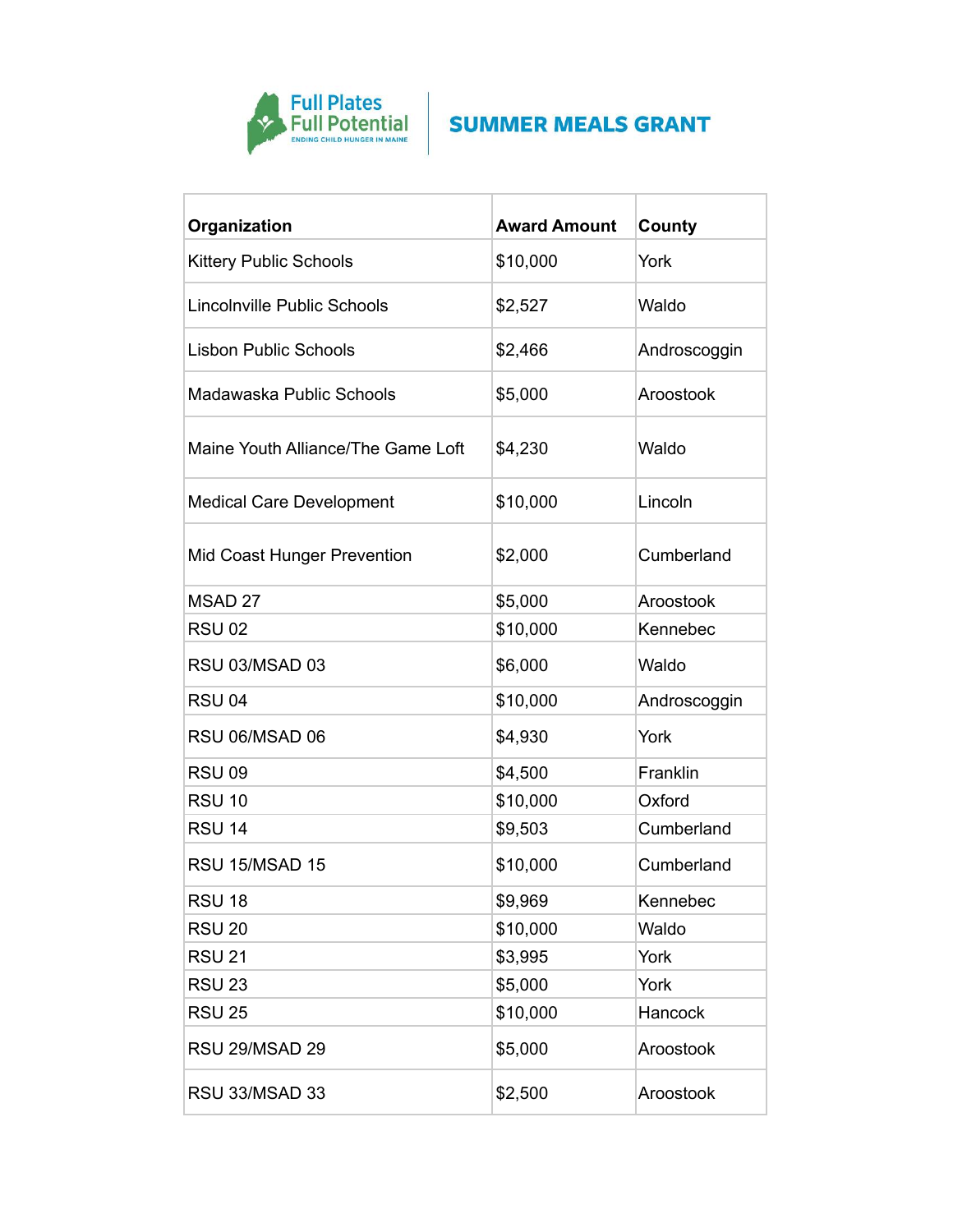

| Organization                           | <b>Award Amount</b> | County       |
|----------------------------------------|---------------------|--------------|
| <b>RSU 34</b>                          | \$1,877             | Penobscot    |
| RSU 44/MSAD 44                         | \$10,000            | Oxford       |
| <b>RSU 53/MSAD 53</b>                  | \$900               | Somerset     |
| <b>RSU 56</b>                          | \$2,000             | Oxford       |
| RSU 57/MSAD 57                         | \$10,000            | York         |
| <b>RSU 59/MSAD 59</b>                  | \$10,000            | Somerset     |
| RSU 60/MSAD 60                         | \$5,000             | York         |
| RSU 61/MSAD 61                         | \$10,000            | Cumberland   |
| RSU 70/MSAD 70                         | \$10,000            | Aroostook    |
| <b>RSU 73</b>                          | \$10,000            | Franklin     |
| RSU 74/MSAD 74                         | \$2,500             | Somerset     |
| RSU 82/MSAD 12                         | \$5,423             | Somerset     |
| RSU 83/MSAD 13                         | \$4,968             | Sagadahoc    |
| Scarborough Public Schools             | \$5,000             | Cumberland   |
| <b>Sedgwick Public Schools</b>         | \$3,000             | Hancock      |
| <b>South Portland Public Schools</b>   | \$750               | Cumberland   |
| <b>Trinity Jubilee Center</b>          | \$10,000            | Androscoggin |
| <b>Waldo Community Action Partners</b> | \$10,000            | Waldo        |
| <b>Washington Academy</b>              | \$10,000            | Washington   |
| <b>Waterville Public Schools</b>       | \$10,000            | Kennebec     |